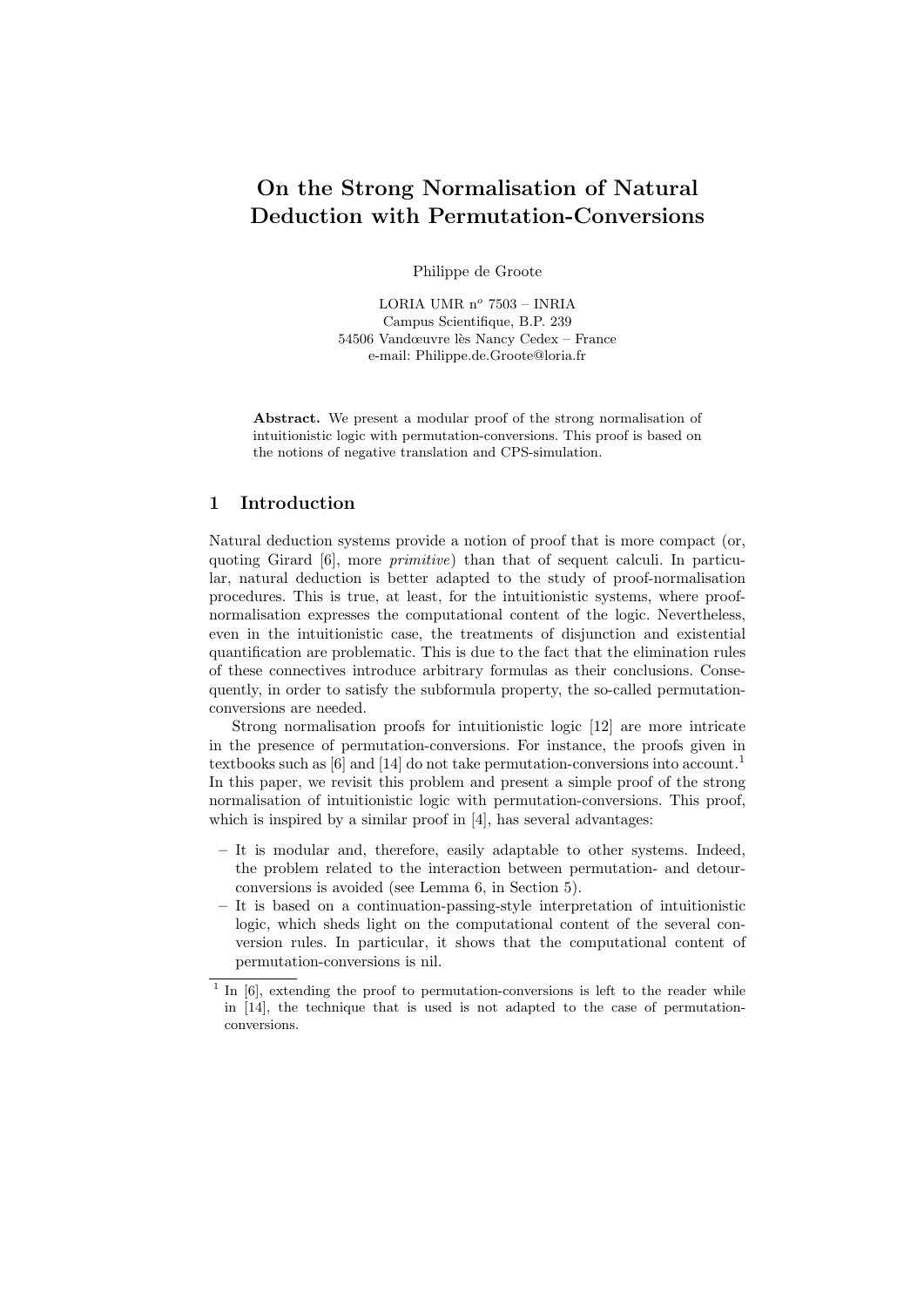– It is based on an arithmetisable translation of intuitionistic logic into the simply typed  $\lambda$ -calculus. Consequently, when combined with an arithmetisable proof of strong normalisation of the simply typed  $\lambda$ -calculus (see [3], for instance), it yields a completely arithmetisable proof of the strong normalisation of intuitionistic logic. This must be contrasted with the proof in [14], which is based on an interpretation into higher-order Heyting arithmetic.

The paper is organised as follows.

Section 2 is an introduction to the proof-theory of intuitionistic positive propositional logic (IPPL). In particular, we define the notions of detour- and permutation-conversions by means of an associated  $\lambda$ -calculus ( $\lambda \rightarrow \lambda \vee$ ). Our presentation is essentially inspired by [14].

In Section 3, we establish the strong normalisation of IPPL with respect to permutation-conversions. The proof consists simply in assigning a norm to the untyped terms of  $\lambda \rightarrow 0$ <sup>, and</sup> showing that this norm strictly decreases by permutation conversion.

Section 4 provides a negative translation of IPPL into the implicative fragment of intuitionistic logic. At the level of the proofs, this negative translation corresponds to a CPS-simulation of  $\lambda^{\rightarrow} \lambda$  into the simply typed  $\lambda$ -calculus. We show that this CPS-simulation (slightly modified) commutes with the relations of detour-conversion and β-reduction, from which we conclude that  $\lambda^{\rightarrow \wedge \vee}$  is strongly normalisable with respect to detour-conversions.

In Section 5, we collect the results of the two previous sections in order to show that  $\lambda \rightarrow 0$  is strongly normalisable with respect to detour- and permutation-conversions mixed together. To this end, we show that the modified CPStranslation of Section 4 interprets the relation of permutation-conversion as equality. This means that we have found a negative translation commuting with the permutation-conversions, answering a problem raised by Mints [9].

Our proof may be easily adapted to full intuitionistic propositional calculus (by adding negation), and to first-order intuitionistic logic (by adding quantifiers). We do not present this extension here, for the lack of space.

## 2 Intuitionistic positive propositional logic

#### 2.1 Natural deduction

The formulas of intuitionistic positive propositional logic (**IPPL**) are built up from an alphabet of atomic propositions A and the connectives  $\rightarrow$ ,  $\land$ , and  $\lor$ according to the following grammar:

$$
\mathcal{F} \ ::= \ \mathcal{A} \ | \ \mathcal{F} \rightarrow \mathcal{F} \ | \ \mathcal{F} \wedge \mathcal{F} \ | \ \mathcal{F} \vee \mathcal{F}
$$

Following Gentzen [5], the meaning of the connectives is specified by the introduction and elimination rules of the following natural deduction system (where a bracketed formula corresponds to a hypothesis that may be discarded when applying the rule).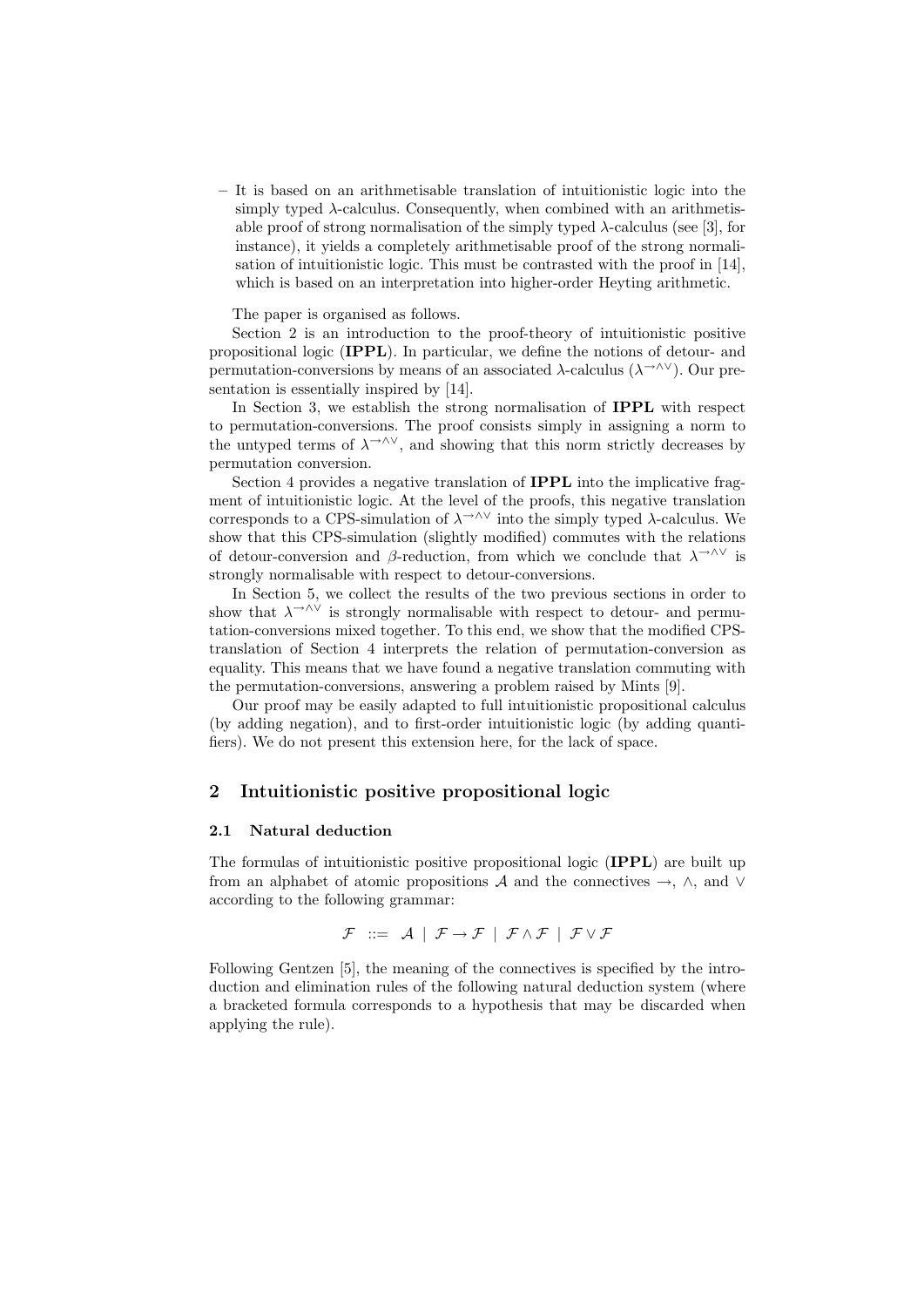$$
\begin{array}{ccc}\n[\alpha] & & & \\
\frac{\beta}{\alpha \to \beta} & \frac{\alpha \to \beta}{\beta} & \frac{\alpha}{\beta} \\
\frac{\alpha}{\alpha \land \beta} & \frac{\alpha \land \beta}{\alpha} & \frac{\alpha \land \beta}{\beta} \\
\frac{\alpha}{\alpha \lor \beta} & \frac{\beta}{\alpha \lor \beta} & \frac{\alpha \lor \beta}{\gamma} & \frac{\gamma}{\gamma}\n\end{array}
$$

As observed by Prawitz [11], an introduction immediately followed by an elimination corresponds to a detour that can be (locally) eliminated. Consider, for instance, the case of implication:

$$
\begin{array}{c}\n[\alpha] \\
\vdots \\
\beta \\
\hline\n\alpha \to \beta\n\end{array}
$$
\n(Intro.)\n
$$
\begin{array}{c}\n\vdots I_2 \\
\alpha \to \beta\n\end{array}
$$
\n(Elim.)

 $\Pi_1$  is a proof of  $\beta$  under the hypothesis  $\alpha$ . On the other hand,  $\Pi_2$  is a proof of  $\alpha$ . Consequently, one may obtain a direct proof of  $\beta$  by grafting  $\Pi_2$  at every place where  $\alpha$  occurs in  $\Pi_1$  as a hypothesis discarded by Rule (Elim.):

$$
\begin{array}{c}\n\vdots \\
\alpha \\
\vdots \\
\beta\n\end{array} \quad \Pi_1
$$

When such local reduction steps allow any proof to be transformed into a proof without detour, one says that the given natural deduction system satisfies the normalisation property. Moreover, when this property holds independently of the strategy that is used in applying the reduction steps, one says that the system satisfies the strong normalisation property.

#### 2.2 Natural deduction as a term calculus

As well-known, there exists a correspondence between natural deduction systems and typed  $\lambda$ -calculi, namely, the Curry-Howard isomorphism [2, 7]. This correspondence, which is described in the table below, allows natural deduction proofs to be denoted by terms.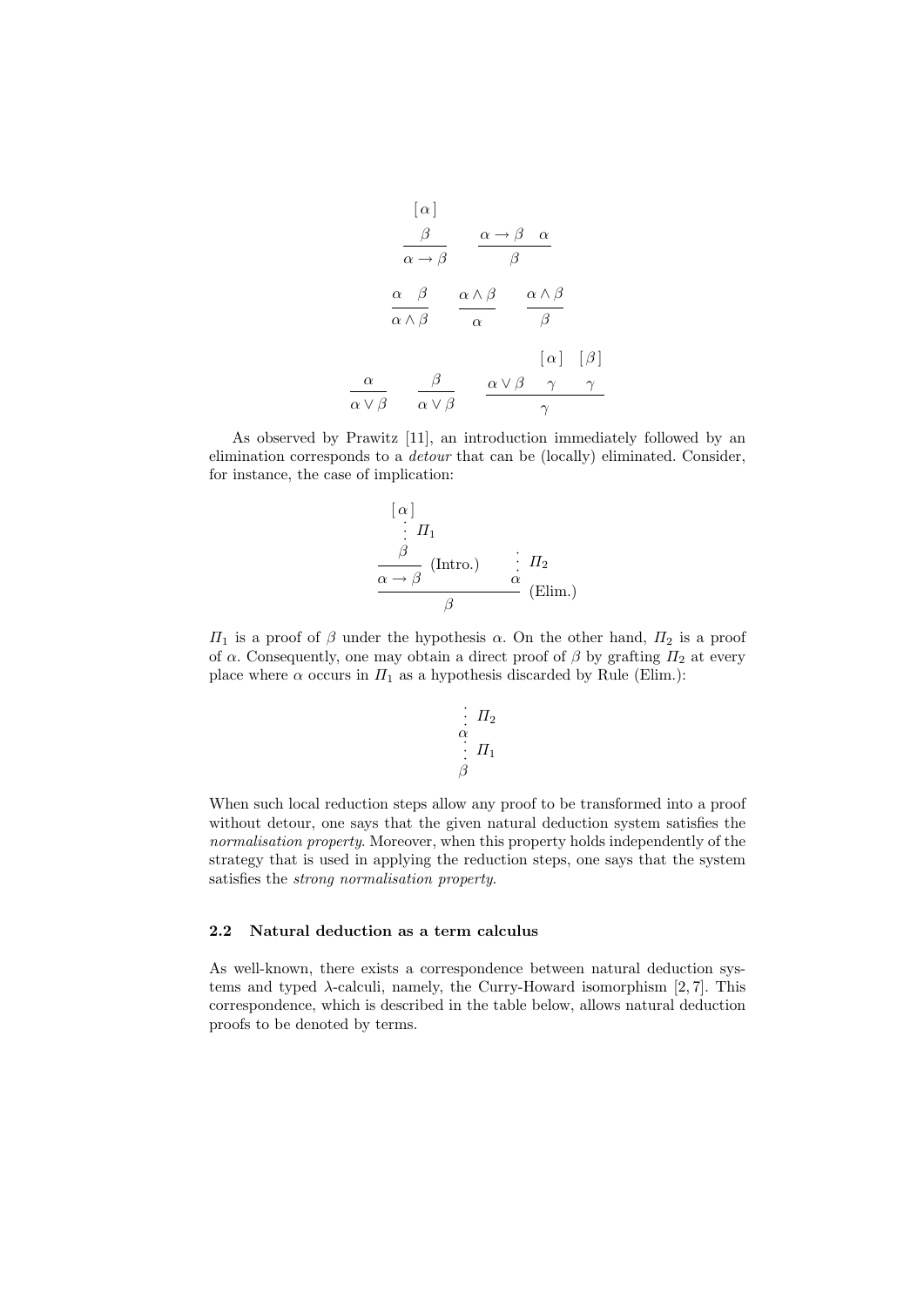| Natural deduction    | $\lambda$ -calculus |
|----------------------|---------------------|
| propositions         | types               |
| connectives          | type constructors   |
| proofs               | terms               |
| introduction rules   | term constructors   |
| elimination rules    | term destructors    |
| active hypothesis    | free variables      |
| discarded hypothesis | bound variables     |

In the case of IPPL, the corresponding term calculus is the simply typed λ-calculus with product and coproduct, which we will call  $λ^{\rightarrow \wedge \vee}$ . In particular, introduction and elimination rules for conjunction correspond to pairing and projection functions, while introduction and elimination rules for disjunction correspond to injection and case analysis functions. The syntax is described by the following grammar, where  $X$  is a set of variables:

 $\mathcal{T} ::= \mathcal{X} \; | \; \lambda \mathcal{X}. \mathcal{T} \; | \; (\mathcal{T} \, \mathcal{T}) \; | \; \mathbf{p}(\mathcal{T}, \mathcal{T}) \; | \; \mathbf{p}_1 \, \mathcal{T} \; | \; \mathbf{p}_2 \, \mathcal{T} \; | \; \mathbf{k}_1 \, \mathcal{T} \; | \; \mathbf{k}_2 \, \mathcal{T} \; | \; \mathbf{D}_{\mathcal{X}, \mathcal{X}}(\mathcal{T}, \mathcal{T}, \mathcal{T})$ and the typing rules are as follows:

$$
\begin{array}{cccc}\n & [x:\alpha] \\
 & M:\beta & M:\alpha \to \beta & N:\alpha \\
\hline\n & \lambda x.M:\alpha \to \beta & MN:\beta\n\end{array}
$$
\n
$$
\begin{array}{cccc}\nM:\alpha & N:\beta & M:\alpha \land \beta \\
\hline\n & \mathbf{p}(M,N):\alpha \land \beta & \mathbf{p}_1 M:\alpha & \mathbf{p}_2 M:\beta\n\end{array}
$$
\n
$$
\begin{array}{cccc}\nM:\alpha & M:\beta & M:\alpha \lor \beta \\
\hline\n & \mathbf{k}_1 M:\alpha \lor \beta & \mathbf{k}_2 M:\alpha \lor \beta & \mathbf{p}_3 M:\gamma & O:\gamma\n\end{array}
$$

#### 2.3 Detour-conversion rules

The Curry-Howard isomorphism is not only a simple matter of notation. Its deep meaning lies in the relation existing between proof normalisation and  $\lambda$ term evaluation. Indeed an introduction immediately followed by an elimination corresponds to a term destructor applied to term constructor. Consequently, Prawitz's detour elimination steps amount to evaluation steps. For instance, the detour elimination step for implication corresponds exactly to the familiar notion of  $\beta$ -reduction:

$$
\begin{array}{ccc}\n[x:\alpha] & & \vdots & \Pi_1 \\
\vdots & \Pi_1 & & \vdots & \Pi_2 \\
\hline\n\lambda x. M : \alpha \to \beta & N : \alpha & & \vdots & \Pi_1 \\
(\lambda x. M) N : \beta & & \downarrow & M[x := N] : \beta\n\end{array}
$$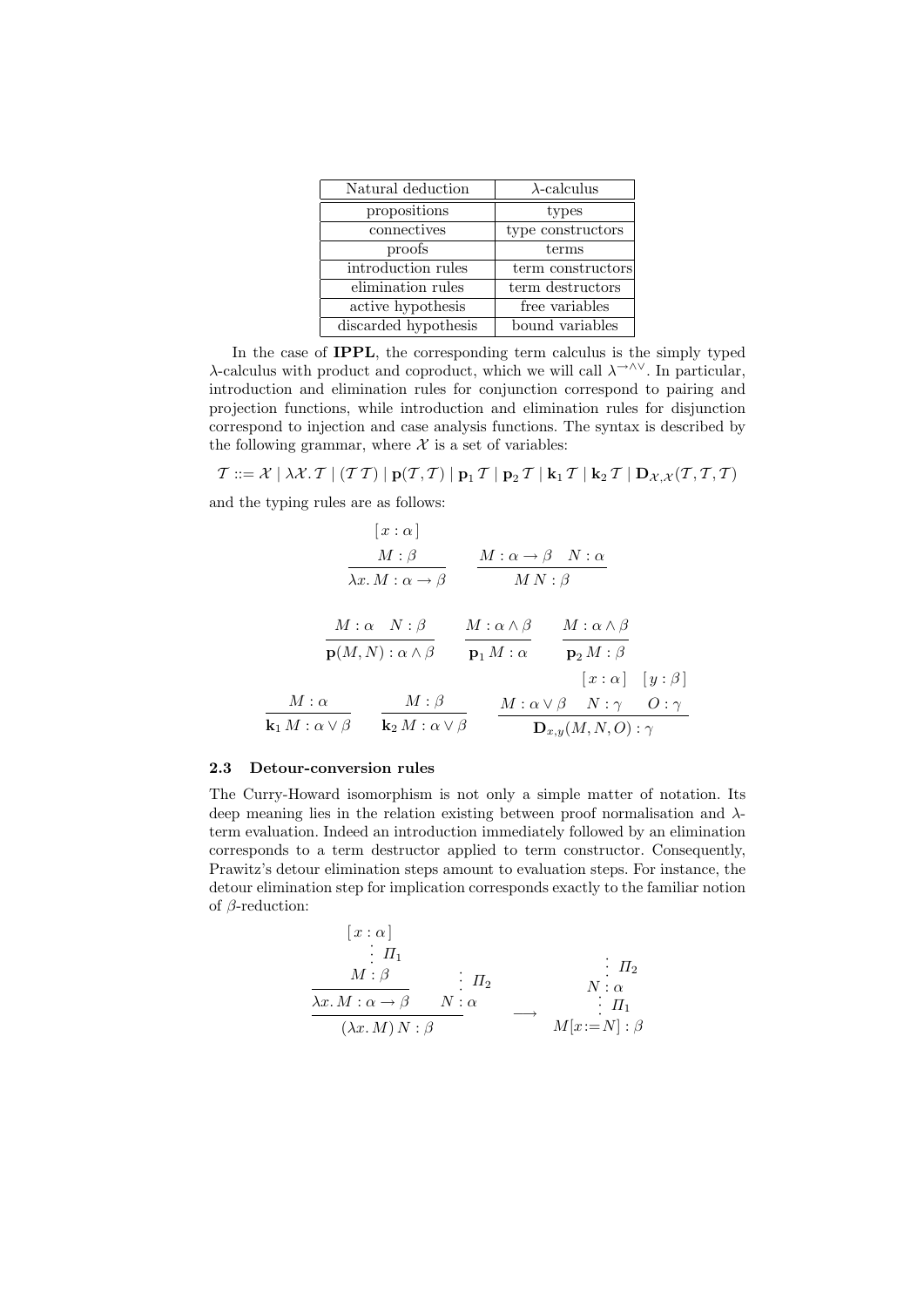It is therefore possible to specify the detour elimination steps as simple rewriting rules between  $\lambda$ -terms. Following [14], these rules are called *detour-conversion* rules. We use " $\rightarrow_D$ " to denote the corresponding one-step reduction relation between  $\lambda$ -terms and, following [1], we use " $\rightarrow_D$ " and " $\rightarrow_D$ " to denote, repectively, the transitive closure and the transitive, reflexive closure of " $\rightarrow_D$ ".

Definition 1. (Detour-conversions)

1.  $(\lambda x. M) N \rightarrow_D M[x:=N]$ 2.  $\mathbf{p}_1 \mathbf{p}(M, N) \rightarrow_D M$ 3.  $\mathbf{p}_2 \mathbf{p}(M, N) \rightarrow_D N$ 4.  $\mathbf{D}_{x,y}(\mathbf{k}_1 M, N, O) \to_D N[x := M]$ 5.  ${\bf D}_{x,y}({\bf k}_2 M, N, O) \rightarrow_D O[y:=M]$ 

It must be clear that the Curry-Howard isomorphism allows one to reduce proof normalisation problems to  $\lambda$ -term normalisation problems. In particular, the strong normalisation of intuitionistic implicative logic corresponds to the strong normalisation of the simply typed  $\lambda$ -calculus [1] (which is, by the way, the only normalisation result we assume in this paper). There is, however, a slight difference that must be stressed. The grammar given in Section 2.2 defines untyped  $\lambda$ -terms, some of which do not correspond to natural deduction proofs. Consequently, the question whether the untyped  $\lambda$ -terms satisfy some normalisation property has no direct equivalent in the logical setting.

#### 2.4 Permutation-conversion rules

In the disjunction free fragment of IPPL, the normal proofs (i.e., the proofs without detour) satisfy the subformula property. This means that if  $\Pi$  is a normal proof of a formula  $\alpha$  under a set of hypotheses  $\Gamma$ , then each formula occurring in  $\Pi$  is a subformula of a formula in  $\Gamma \cup {\alpha}$ . In the presence of disjunction, the detour-conversions of Definition 1 are no longer sufficient to guarantee the subformula property. Consider the following example:

$$
\begin{array}{ccc}\n[\alpha,\gamma] & [\beta,\gamma] \\
\vdots & \Pi_1 & \vdots & \Pi_2 \\
\hline\n\delta & (\text{Intro.}) & \delta & (\text{Intro.}) \\
\alpha \vee \beta & \gamma \to \delta & \gamma \to \delta\n\end{array}
$$
\n
$$
\begin{array}{ccc}\n\alpha \vee \beta & \gamma \to \delta & (\text{Intro.}) \\
\hline\n\gamma & \delta & \gamma \to \delta\n\end{array}
$$
\n
$$
\begin{array}{ccc}\n\alpha & \gamma \to \delta & \gamma \end{array}
$$
\n(Elim.)

A priori there is no reason why  $\gamma$  and  $\gamma \to \delta$  would be subformulas of  $\delta$  or of any hypothesis from which  $\delta$  is derived. This is due to the fact that there are introduction rules followed by an elimination rule. Indeed, one would like to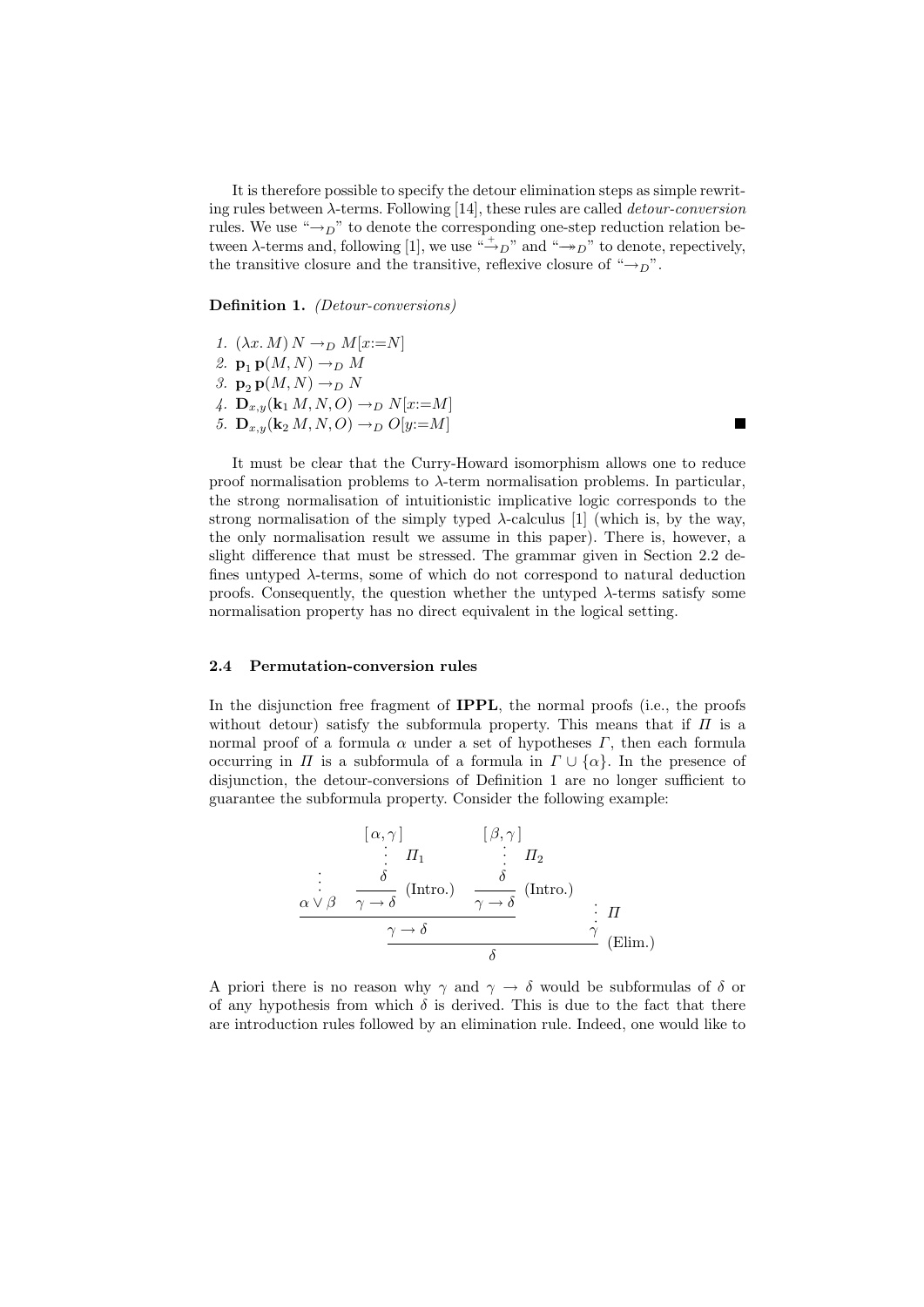reduce the above example as follows:

$$
\begin{array}{c}\n & \vdots & \Pi \\
\vdots & \vdots & \vdots \\
\alpha \vee \beta & \delta & \delta\n\end{array} \qquad\n\begin{array}{c}\n\vdots & \Pi \\
\beta & \gamma & \Pi_2 \\
\delta\n\end{array}
$$

However, such a reduction is not possible by applying only the detour-conversion rules of Definition 1 because, in the above example, the elimination rule does not immediately follow the introduction rules. For this reason, some other conversion rules are needed, the so-called permutation-conversion. For instance, to reduce the above example, we need the following rule:

· · · α ∨ β [ α ] · · · γ → δ [ β ] · · · γ → δ γ → δ · · · Π γ δ −→ · · · α ∨ β [ α ] · · · γ → δ · · · Π γ δ [ β ] · · · γ → δ · · · Π γ δ δ

The above conversion, which concerns the implication elimination rule, obeys a general scheme:

$$
\begin{array}{c}\n\vdots & \left[\alpha\right] & \left[\beta\right] & \left[\alpha\right] & \left[\beta\right] \\
\hline\n\frac{\alpha \vee \beta & \gamma & \gamma}{\gamma} & \vdots & \vdots & \vdots \\
\hline\n\frac{\gamma}{\delta} & \left(\text{Elim.}\right) & \longrightarrow & \frac{\alpha \vee \beta}{\delta} & \delta\n\end{array}
$$
\n
$$
\begin{array}{c}\n\left[\alpha\right] & \left[\beta\right] & \left[\beta\right] & \vdots & \vdots \\
\hline\n\vdots & \vdots & \vdots & \vdots \\
\hline\n\delta & \delta & \left(\text{Elim.}\right) & \delta\n\end{array}
$$
\n(Elim.)

All the permutation-conversions may be obtained, from the above scheme, by replacing Rule (Elim.) by the different elimination rules of IPPL. Of course, it is also possible to express these permutation-conversions as rewriting rules between  $\lambda$ -terms. This is achieved in the following definition.

Definition 2. (Permutation-conversions)

- 1.  $\mathbf{D}_{x,y}(M,N,O) P \rightarrow_P \mathbf{D}_{x,y}(M,N,P,O P)$
- 2.  $\mathbf{p}_1 \mathbf{D}_{x,y}(M, N, O) \to_P \mathbf{D}_{x,y}(M, \mathbf{p}_1 N, \mathbf{p}_1 O)$
- 3.  $\mathbf{p}_2 \mathbf{D}_{x,y}(M, N, O) \rightarrow_P \mathbf{D}_{x,y}(M, \mathbf{p}_2 N, \mathbf{p}_2 O)$
- 4.  $\mathbf{D}_{u,v}(\mathbf{D}_{x,y}(M,N,O),P,Q) \to_P \mathbf{D}_{x,y}(M,\mathbf{D}_{u,v}(N,P,Q),\mathbf{D}_{u,v}(O,P,Q))$

We are now in a position to state precisely the question addressed by the present paper: how can we give a modular proof of the strong normalisation of IPPL with respect to both the detour- and permutation-conversions? or, equivalently, how can we prove that the typed  $\lambda$ -terms of Section 2.2 satisfy the strong normalisation property with respect to the reduction relation induced by the union of the rewriting systems of definitions 1 and 2?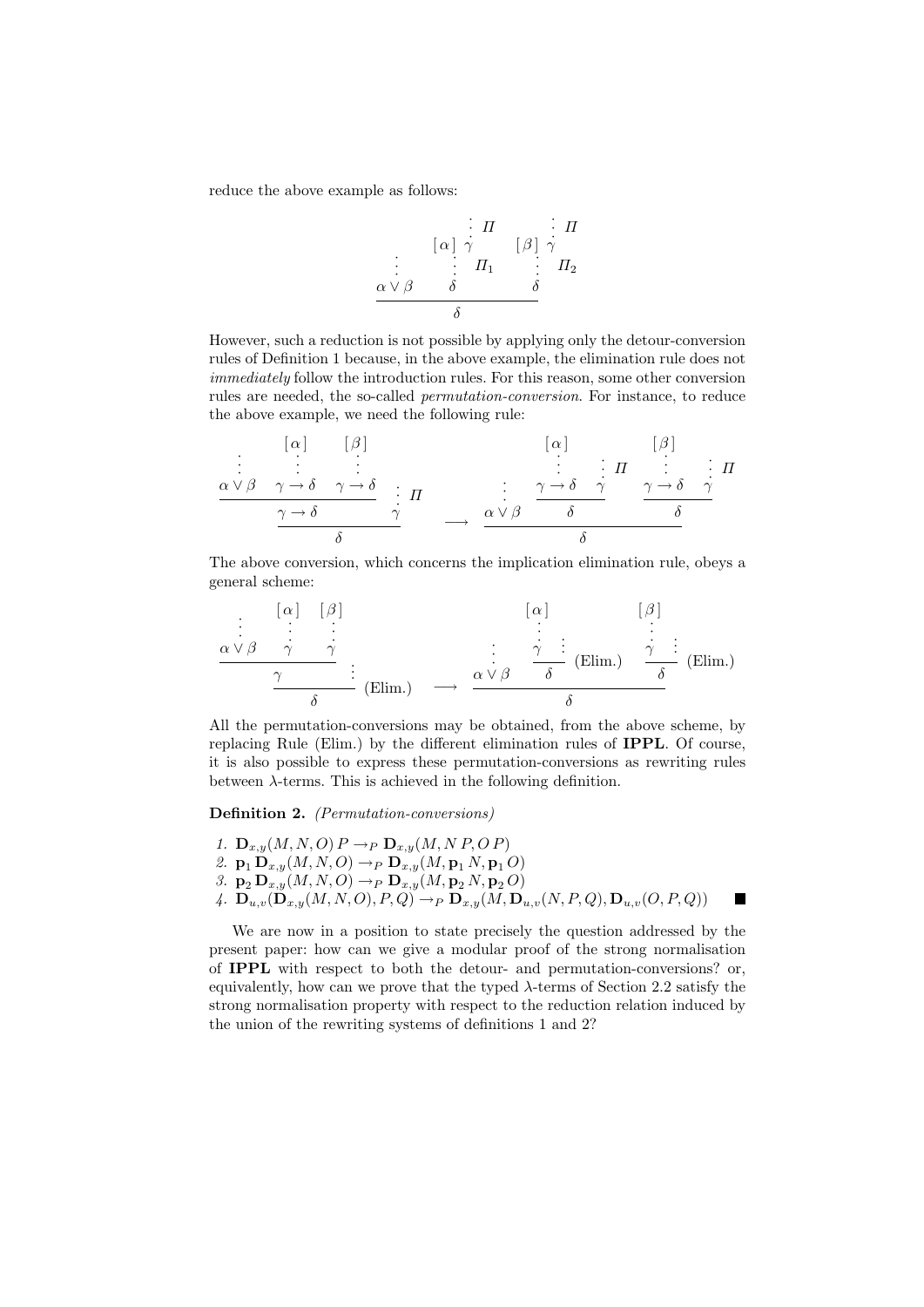## 3 Strong Normalisation of permutation-conversions

In this section, we establish the strong normalisation of  $\lambda^{\rightarrow\wedge\vee}$  with respect to permutation-conversions. The proof consists simply in assigning a norm to the  $\lambda$ -terms and then in proving that this norm (which we call the permutation degree) is decreasing under the reduction relation  $\rightarrow P$ .

Definition 3. (Permutation degree)

1.  $|x| = 1$ 2.  $|\lambda x.M| = |M|$ 3.  $|M N| = |M| + \#M \times |N|$ 4.  $|\mathbf{p}(M, N)| = |M| + |N|$ 5.  $|\mathbf{p}_1 M| = |M| + \#M$ 6.  $|\mathbf{p}_2 M| = |M| + \#M$ 7.  $|\mathbf{k}_1 M| = |M|$ 8.  $|\mathbf{k}_2 M| = |M|$ 9.  $|\mathbf{D}_{x,y}(M,N,O)| = |M| + \#M \times (|N| + |O|)$ 

where:

10.  $\#x = 1$ 11.  $\#\lambda x. M = 1$ 12.  $\#M N = \#M$ 13.  $\# \mathbf{p}(M, N) = 1$ 14.  $\# \mathbf{p}_1 M = \# M$ 15.  $\# \mathbf{p}_2 M = \# M$ 16.  $\#\mathbf{k}_1 M = 1$ 17.  $\#$ **k**<sub>2</sub>  $M = 1$ 18.  $\#\mathbf{D}_{x,y}(M,N,O) = 2 \times \#M \times (\#N + \#O)$ 

**Lemma 1.** Let M and N be two  $\lambda$ -terms of  $\lambda \rightarrow \lambda \vee$  such that  $M \rightarrow_P N$ . Then  $\#M = \#N$ .

Proof. Let  $C[\ ]$  be any context, i.e., a  $\lambda$ -term with a hole. It is straightforward that  $\#C[M] = \#C[N]$  whenever  $\#M = \#N$ . Hence it remains to show that  $\#$ is invariant under each rewriting rule of Definition 2.

$$
\#D_{x,y}(M, N, O) P
$$
\n
$$
= \#D_{x,y}(M, N, O)
$$
\n
$$
= 2 \times \#M \times (\#N + \#O)
$$
\n
$$
= 2 \times \#M \times (\#N + \#O) P
$$
\n
$$
= \#D_{x,y}(M, N, P, O, P)
$$
\n
$$
\#p_i D_{x,y}(M, N, O)
$$
\n
$$
= \#D_{x,y}(M, N, O)
$$
\n
$$
= 2 \times \#M \times (\#N + \#O)
$$
\n
$$
= 2 \times \#M \times (\#p_i N + \#p_i O)
$$
\n
$$
= \#D_{x,y}(M, p_i N, p_i O)
$$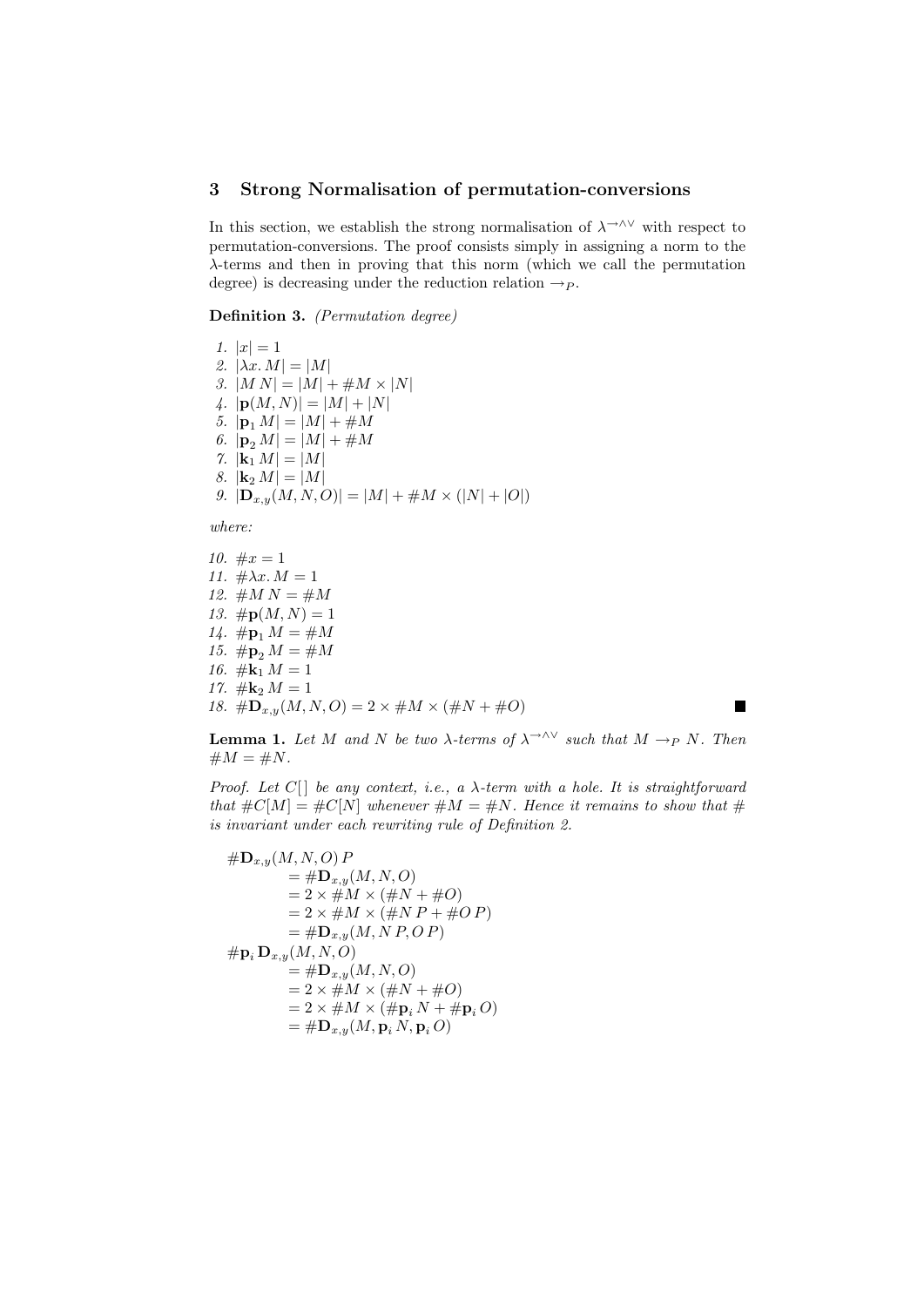$$
\#D_{u,v}(D_{x,y}(M,N,O),P,Q) \n= 2 \times \#D_{x,y}(M,N,O) \times (\#P + \#Q) \n= 4 \times \#M \times (\#N + \#O) \times (\#P + \#Q) \n= 2 \times \#M \times (2 \times \#N \times (\#P + \#Q) + 2 \times \#O \times (\#P + \#Q)) \n= 2 \times \#M \times (\#D_{u,v}(N,P,Q) + \#D_{u,v}(O,P,Q)) \n= \#D_{x,y}(M,D_{u,v}(N,P,Q),D_{u,v}(O,P,Q))
$$

**Lemma 2.** Let M and N be two  $\lambda$ -terms of  $\lambda$ <sup>→∧∨</sup> such that  $M \rightarrow_P N$ . Then  $|M| > |N|$ .

Proof. The proof is similar to that of the previous lemma. We show that the permutation degree is strictly decreasing under the rewriting rules of Definition 2.

$$
|\mathbf{D}_{x,y}(M, N, O) P|
$$
\n
$$
= |\mathbf{D}_{x,y}(M, N, O)| + \# \mathbf{D}_{x,y}(M, N, O) \times |P|
$$
\n
$$
= |M| + \#M \times (|N| + |O|) + 2 \times \#M \times (\#N + \#O) \times |P|
$$
\n
$$
> |M| + \#M \times (|N| + |O|) + \#M \times (\#N + \#O) \times |P|
$$
\n
$$
= |M| + \#M \times (|N| + \#N \times |P| + |O| + \#O \times |P|)
$$
\n
$$
= |M| + \#M \times (|N| + |O|P|)
$$
\n
$$
= |\mathbf{D}_{x,y}(M, N, O)|
$$
\n
$$
= |\mathbf{D}_{x,y}(M, N, O)| + \# \mathbf{D}_{x,y}(M, N, O)
$$
\n
$$
= |M| + \#M \times (|N| + |O|) + 2 \times \#M \times (\#N + \#O)
$$
\n
$$
> |M| + \#M \times (|N| + |O|) + \#M \times (\#N + \#O)
$$
\n
$$
= |M| + \#M \times (|N| + \#N + |O| + \#O)
$$
\n
$$
= |M| + \#M \times (|N| + \#N + |O| + \#O)
$$
\n
$$
= |M| + \#M \times (|P_i| + |P_i| + \#O)
$$
\n
$$
= |D_{x,y}(M, P_i, P_i, Q)|
$$
\n
$$
= |\mathbf{D}_{x,y}(M, N, O)| + \# \mathbf{D}_{x,y}(M, N, O) \times (|P| + |Q|)
$$
\n
$$
= |\mathbf{D}_{x,y}(M, N, O)| + \# \mathbf{D}_{x,y}(M, N, O) \times (|P| + |Q|)
$$
\n
$$
= |M| + \#M \times (|N| + |O|) + 2 \times \#M \times (\#N + \#O) \times (|P| + |Q|)
$$
\n
$$
> |M| + \#M \times (|N| + |O|) + 2 \times \#M \times (\#N + \#O) \times (|P| + |Q|)
$$
\n<

We immediately obtain the expected strong normalisation result from the above lemma.

**Proposition 1.**  $\lambda \rightarrow 0$ <sup>V</sup> is strongly normalisable with respect to permutation $conversions.$ 

Remark that this proposition also holds for the untyped terms. This fact confirms that the permutation-conversions do not have a real computational meaning. The fact that they are needed to obtain the subformula property may be seen as a defect of the syntax.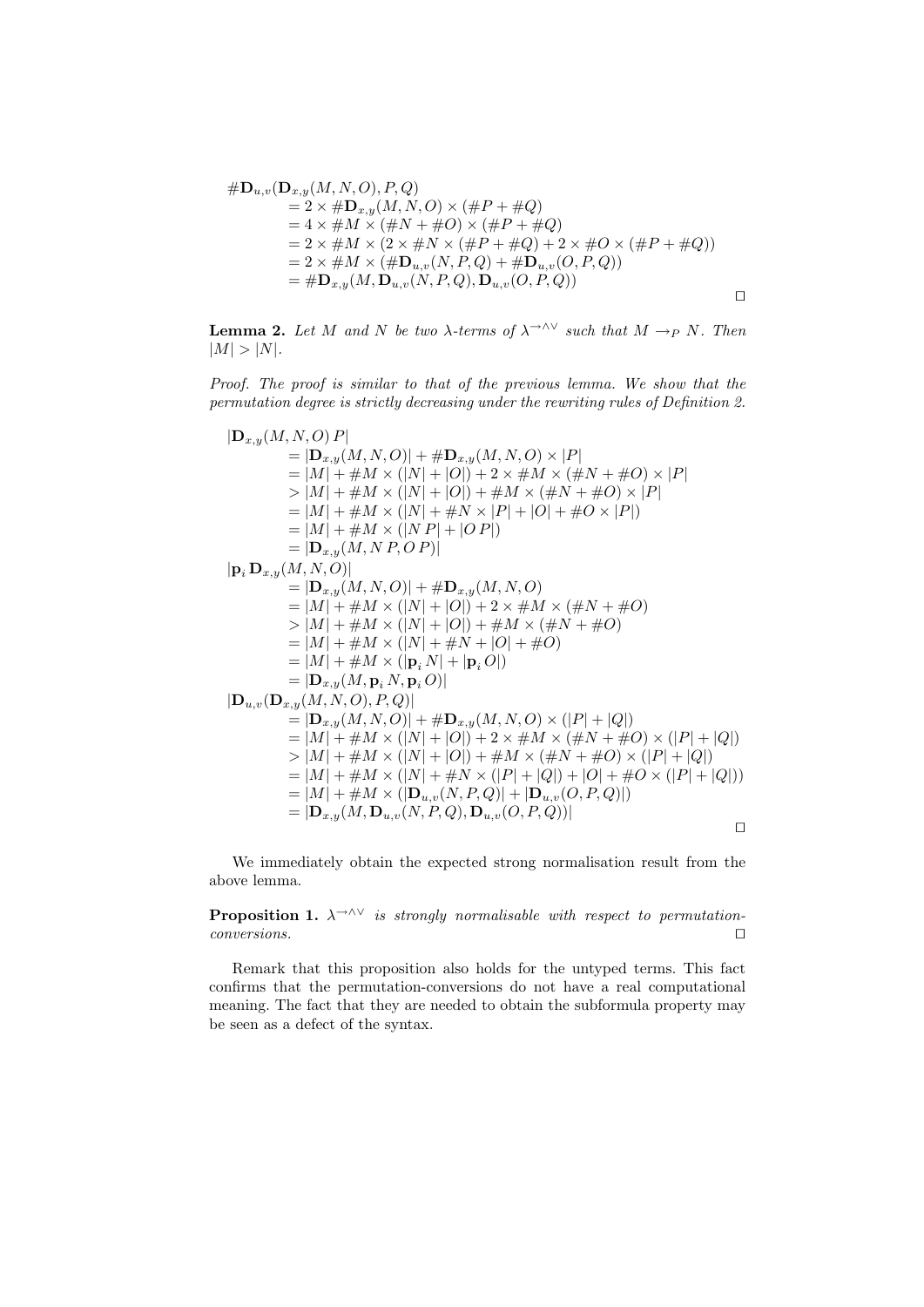## 4 Negative translation and CPS-simulation

We now establish the strong normalisation of  $\lambda^{\rightarrow\wedge\vee}$  with respect to detour-conversions. To this end we interpret IPPL into intuitionistic implicative logic by means of a negative translation. This corresponds to a translation of  $\lambda \rightarrow \lambda \vee$  into the simply typed  $\lambda$ -calculus. This translation must satisfy two requirements. On the one hand, it must provide a simulation of the detour-conversions. On the other hand it must be compatible with the permutation-conversions in a sense that will be explained. In order to satisfy the first requirement, the negative translation we use is a generalisation of the one used by Meyer and Wand in the implicative case [8], i.e., a generalisation of the translation induced by Plotkin's call-by-name CPS-translation [10].

**Definition 4.** (Negative translation) The negative translation  $\overline{\alpha}$  of any formula  $\alpha$  is defined as:

$$
\overline{\alpha}=\mathord{\sim} \mathord{\sim} \alpha^\circ
$$

where

$$
\sim\!\alpha=\alpha\rightarrow o
$$

for some distinguished atomic proposition o (that is not used elsewhere), and where:

1.  $a^{\circ} = a$ 2.  $(\alpha \to \beta)^{\circ} = \overline{\alpha} \to \overline{\beta}$ 3.  $(\alpha \wedge \beta)^{\circ} = \neg(\overline{\alpha} \rightarrow \neg \overline{\beta})$ 4.  $(\alpha \vee \beta)^{\circ} = \sim \overline{\alpha} \rightarrow \sim \sim \overline{\beta}$ 

Then we accomodate Plotkin's call-by-name simulation to the case of  $\lambda^{\rightarrow \wedge \vee}$ .

Definition 5. *(CPS-translation)* 

1.  $\overline{x} = \lambda k \cdot x \cdot k$ 2.  $\overline{\lambda x \cdot M} = \lambda k \cdot k (\lambda x \cdot \overline{M})$ 3.  $\overline{(M N)} = \lambda k \cdot \overline{M} (\lambda m \cdot m \overline{N} k)$ 4.  $\overline{\mathbf{p}(M,N)} = \lambda k \cdot k \left(\lambda p \cdot p \overline{M} \overline{N}\right)$ 5.  $\overline{\mathbf{p}_1 M} = \lambda k \cdot \overline{M} (\lambda p \cdot p (\lambda i \cdot \lambda j \cdot i k))$ 6.  $\overline{\mathbf{p}_2 M} = \lambda k \cdot \overline{M} (\lambda p \cdot p (\lambda i \cdot \lambda j \cdot j k))$ 7.  $\overline{\mathbf{k}_1 M} = \lambda k \cdot k (\lambda i \cdot \lambda j \cdot i \overline{M})$ 8.  $\mathbf{k}_2 M = \lambda k \cdot k (\lambda i \cdot \lambda j \cdot j M)$ 9.  $\mathbf{D}_{x,y}(M, N, O) = \lambda k \cdot M \left(\lambda m \cdot m \left(\lambda x \cdot N k\right) \left(\lambda y \cdot O k\right)\right)$ 

where  $k, m, p, i$  and  $j$  are fresh variables.

We now prove that the translations of Definition 4 and 5 commute with the typing relation.

**Proposition 2.** Let M be a  $\lambda$ -term of  $\lambda \rightarrow \lambda \vee$  typable with type  $\alpha$  under a set of declarations Γ. Then  $\overline{M}$  is a  $\lambda$ -term of the simply typed  $\lambda$ -calculus, typable with type  $\overline{\alpha}$  under the set of declarations  $\overline{\Gamma}$ .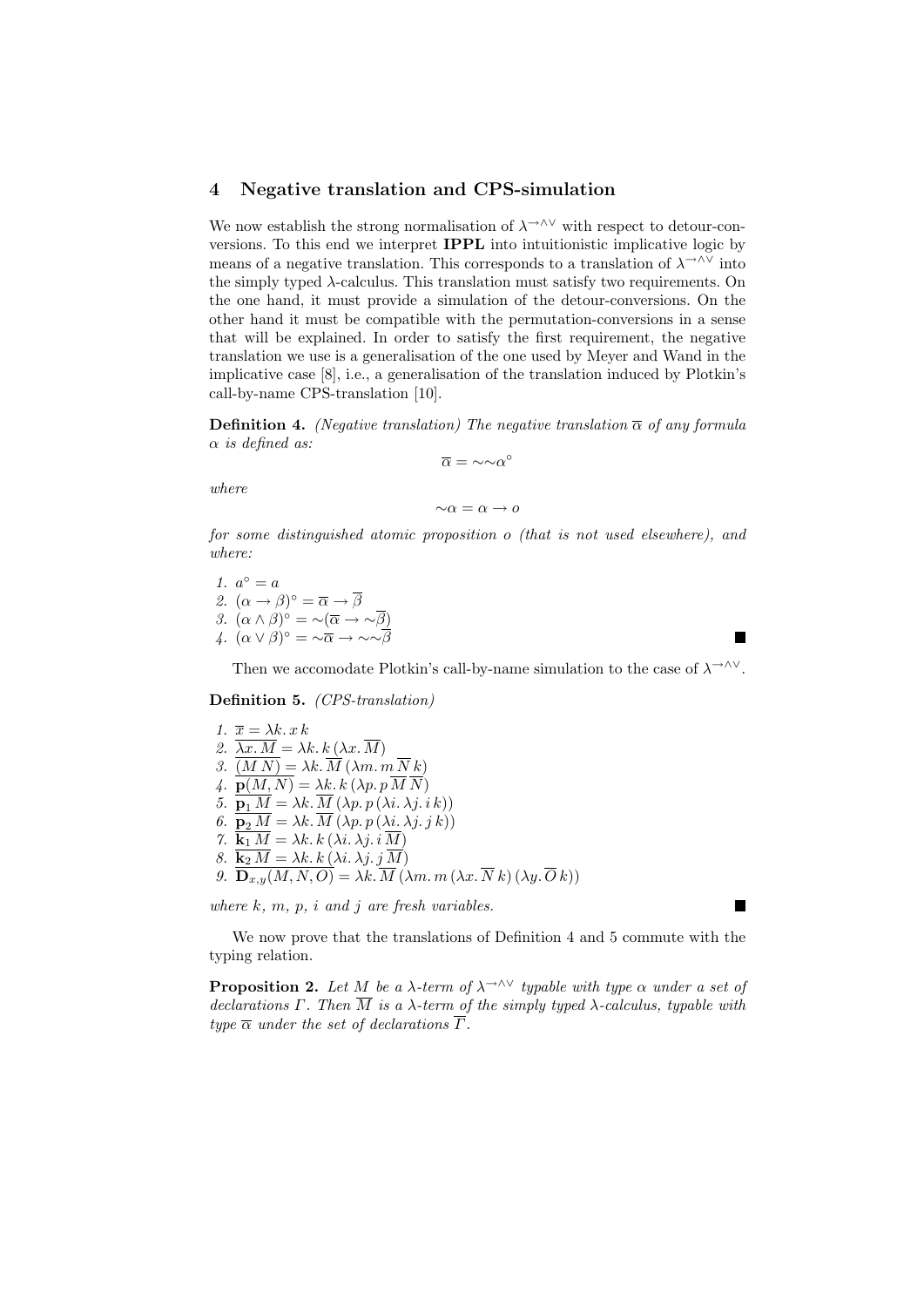*Proof.* See Appendix A.

The translation of Definition 5 does not map normal forms to normal forms. This is due to the so-called administrative redexes that are introduced by the translation. The modified translation below circumvents this problem.

**Definition 6.** (Modified CPS-translation) The modified CPS-translation  $\overline{M}$  of any  $\lambda$ -term M of  $\lambda$ <sup>→∧∨</sup> is defined as:

$$
\overline{\overline{M}} = \lambda k.\left(M:k\right)
$$

where  $k$  is a fresh variable, and where the infix operator ":" obeys the following definition:

1.  $x: K = x K$ 2.  $\lambda x. M : K = K(\lambda x. \overline{\overline{M}})$ 3.  $(M N)$ :  $K = M : \lambda m. m \overline{N} K$ 4.  $\mathbf{p}(M, N) : K = K(\lambda p. p \overline{M} \overline{N})$ 5.  $\mathbf{p}_1 M : K = M : \lambda p. p (\lambda i. \lambda j. i K)$ 6.  $\mathbf{p}_2 M : K = M : \lambda p. p (\lambda i. \lambda j. j K)$ 7.  $\mathbf{k}_1 M : K = K(\lambda i, \lambda i, i \overline{\overline{M}})$ 8.  $\mathbf{k}_2 M : K = K(\lambda i, \lambda j, j \overline{\overline{M}})$ 9.  $\mathbf{D}_{x,y}(M,N,O):K=M:\lambda m.\,m\left(\lambda x.\,(N:K)\right)\left(\lambda y.\,(O:K)\right)$ 

where  $m, p, i$  and j are fresh variables, and where, in Clause  $g, x$  and  $y$  do not occur free in K. Remark that this last condition is not restrictive since it may always be satisfied by renaming. Ξ

As expected, the modified translation is a  $\beta$ -reduced form of the CPS-translation.

**Lemma 3.** Let M and K be terms of  $\lambda \rightarrow \lambda \vee$ . Then:

1.  $\overline{M} \twoheadrightarrow_{\beta} \overline{M}$ , 2.  $M K \rightarrow \beta M : K$ .

Proof. We proceed by induction on the structure of  $M$ . Property 1 is the property of interest, while Property 2 is needed to make the induction work.  $\square$ 

From this lemma, we get the analogue of Proposition 2 for the modified translation.

**Proposition 3.** Let M be a  $\lambda$ -term of  $\lambda$ <sup>→∧∨</sup> typable with type  $\alpha$  under a set of declarations Γ. Then  $\overline{\overline{M}}$  is a  $\lambda$ -term of the simply typed  $\lambda$ -calculus, typable with type  $\overline{\alpha}$  under the set of declarations  $\overline{\Gamma}$ .

Proof. The proposition follows from Proposition 2, Lemma 3, and the subject reduction property of the simply typed  $\lambda$ -calculus.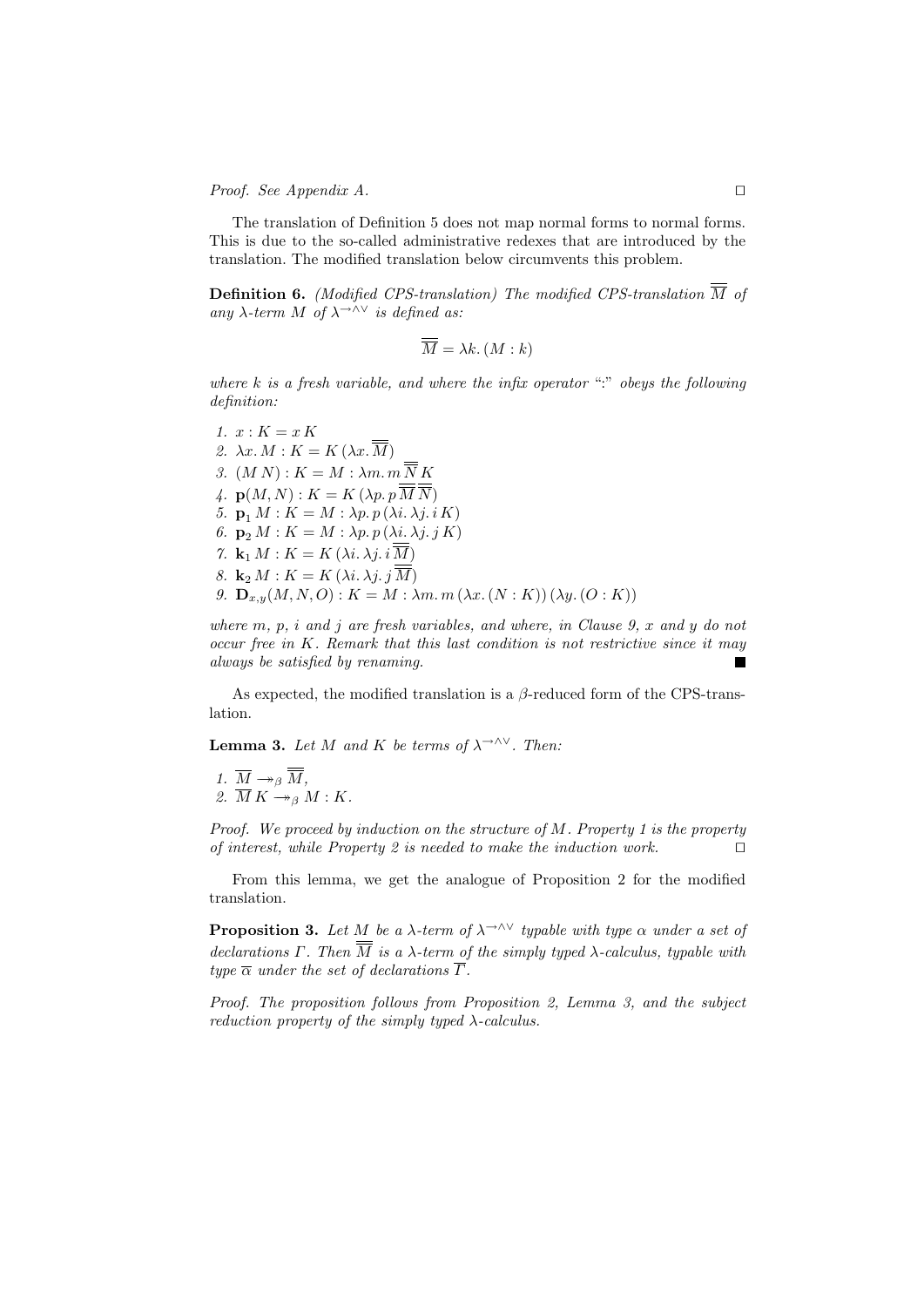The modified CPS-translation allows the detour-conversions of  $\lambda^{\rightarrow\wedge\vee}$  to be simulated by  $\beta$ -reduction. This is established by the next lemmas.

**Lemma 4.** Let M and N be  $\lambda$ -terms of  $\lambda \rightarrow \lambda \vee$  and K be a simple  $\lambda$ -term. Then:

1. 
$$
(M: K)[x := \overline{N}] \rightarrow B (M[x := N]) : (K[x := \overline{N}]),
$$
  
2.  $\overline{M}[x := \overline{N}] \rightarrow B M[x := N].$ 

Proof. Property 2 is a direct consequence of Property 1, which is established by a straightforward induction on the structure of  $M$ .

**Lemma 5.** Let M and N be two  $\lambda$ -terms of  $\lambda$ <sup>→∧∨</sup> such that  $M \rightarrow_D N$ . Then: 1.  $M: K \stackrel{+}{\rightarrow}_{\beta} N: K$ , for any simple  $\lambda$ -term  $K$ , 2.  $\overline{M} \stackrel{+}{\rightarrow}_{\beta} \overline{N}$ .

Proof. Property 2 may be established as a direct consequence of Property 1. Then proving that  $C[M]: K \stackrel{+}{\rightarrow}_{\beta} C[N]: K$  whenever  $M: K \stackrel{+}{\rightarrow}_{\beta} N: K$  consists in a straightforward induction on the structure of the context  $C[$ . Hence it remains to establish Property 1 for the five rewriting rules of Definition 1.

$$
((\lambda x. M) N) : K = (\lambda x. M) : \lambda m. m \overline{N} K
$$
  
\n
$$
= (\lambda m. m \overline{N} K) (\lambda x. \overline{M})
$$
  
\n
$$
\rightarrow_{\beta} (\lambda x. \overline{M}) \overline{N} K
$$
  
\n
$$
\rightarrow_{\beta} \overline{M} [x := \overline{N}] K
$$
  
\n
$$
\rightarrow_{\beta} \overline{M} [x := \overline{N}] K
$$
  
\n
$$
(\mathbf{p}_i \mathbf{p}(M, N)) : K = \mathbf{p}(M_1, M_2) : \lambda p. p(\lambda j_1, \lambda j_2, j_1 K)
$$
  
\n
$$
= (\lambda p. p(\lambda j_1, \lambda j_2, j_i K)) (\lambda p. p \overline{M_1} \overline{M_2})
$$
  
\n
$$
\rightarrow_{\beta} (\lambda p. p \overline{M_1} \overline{M_2}) (\lambda j_1, \lambda j_2, j_i K)
$$
  
\n
$$
\rightarrow_{\beta} (\lambda p. p \overline{M_1} \overline{M_2}) (\lambda j_1, \lambda j_2, j_i K)
$$
  
\n
$$
\rightarrow_{\beta} (\lambda j_1, \lambda j_2, j_i K) \overline{M_1} \overline{M_2}
$$
  
\n
$$
\rightarrow_{\beta} M_i : K
$$
  
\n
$$
\mathbf{D}_{x_1, x_2}(\mathbf{k}_i M, N_1, N_2) : K
$$
  
\n
$$
= (\mathbf{k}_i M) : \lambda m. m (\lambda x_1. (N_1 : K)) (\lambda x_2. (N_2 : K))
$$
  
\n
$$
= (\lambda m. m (\lambda x_1. (N_1 : K)) (\lambda x_2. (N_2 : K)) ) (\lambda j_1, \lambda j_2, j_i \overline{M})
$$
  
\n
$$
\rightarrow_{\beta} (\lambda j_1, \lambda j_2, j_i \overline{M}) (\lambda x_1. (N_1 : K)) (\lambda x_2. (N_2 : K))
$$
  
\n
$$
\rightarrow_{\beta} (\lambda j_1, \lambda j_2, j_i \overline{M})
$$
  
\n
$$
\rightarrow_{\beta} (\lambda j_i : K) [\overline{x_i := \overline
$$

The above lemma allows any sequence of detour-conversion steps to be simulated by a longer sequence of  $\beta$ -reduction steps in the simply typed  $\lambda$ -calculus. Therefore, since the simply typed  $\lambda$ -calculus is strongly  $\beta$ -normalisable, we immediately obtain the following proposition.

 $\Box$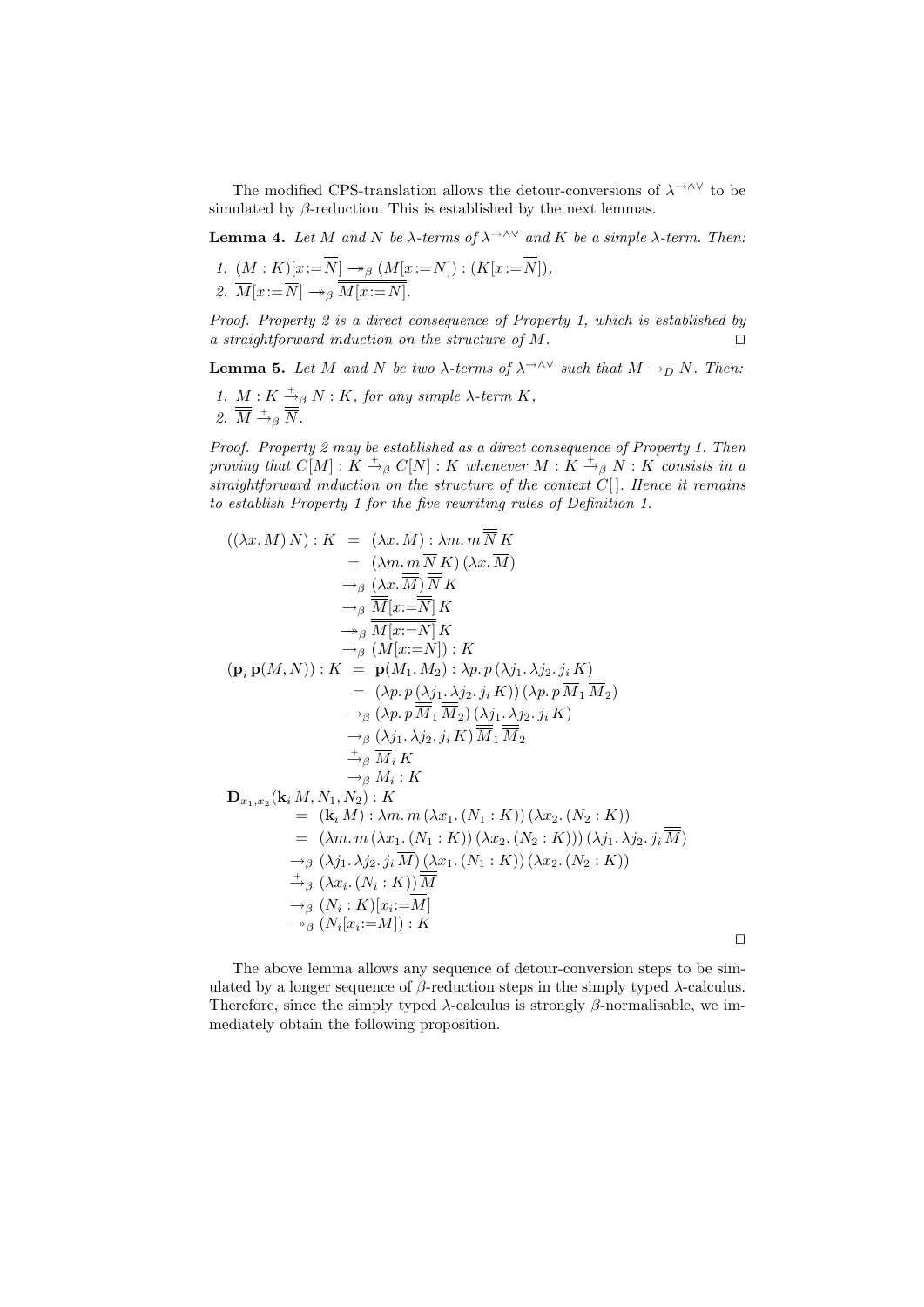**Proposition 4.**  $\lambda \rightarrow \lambda \vee$  is strongly normalisable with respect to detour-conver $sions.$ 

## 5 Strong normalisation

In this section we prove that  $\lambda^{\rightarrow} \lambda^{\vee}$  is strongly normalisable with respect to both detour- and permutation-conversion. This is not a direct consequence of Propositions 1 and 4 because detour-conversions can create permutation-redexes and, conversely, permutation conversions can create detour-redexes. Therefore we first show that the modified CPS-translation maps the relation of permutationconversion to syntactic equality.

**Lemma 6.** Let M and N be two  $\lambda$ -terms of  $\lambda \rightarrow \wedge^{\vee}$  such that  $M \rightarrow_P N$ . Then:

1.  $M: K = N: K$ , for any simple  $\lambda$ -term  $K$ , 2.  $\overline{\overline{M}} = \overline{\overline{N}}$ .

Proof. Property 2 is a direct consequence of Property 1. To show that  $C[M]$ :  $K = C[N] : K$  whenever  $M : K = N : K$  consists in a routine induction on the structure of the context  $C[$ . It remains to establish Property 1 for the four rewriting rules of Definition 2.

$$
(\mathbf{D}_{x,y}(M, N, O) P) : K
$$
  
\n
$$
= \mathbf{D}_{x,y}(M, N, O) : \lambda m. m \overline{P} K
$$
  
\n
$$
= M : \lambda m. m (\lambda x. (N : \lambda m. m \overline{P} K)) (\lambda y. (O : \lambda m. m \overline{P} K))
$$
  
\n
$$
= M : \lambda m. m (\lambda x. (N P : K)) (\lambda y. (O P : K))
$$
  
\n
$$
= \mathbf{D}_{x,y}(M, N P, O P) : K
$$
  
\n
$$
(\mathbf{p}_i \mathbf{D}_{x,y}(M, N, O)) : K
$$
  
\n
$$
= \mathbf{D}_{x,y}(M, N, O) : \lambda p. p(\lambda j_1. \lambda j_2. j_i K)
$$
  
\n
$$
= M : \lambda m. m (\lambda x. (N : \lambda p. p (\lambda j_1. \lambda j_2. j_i K)))
$$
  
\n
$$
(\lambda y. (O : \lambda p. p (\lambda j_1. \lambda j_2. j_i K)))
$$
  
\n
$$
= M : \lambda m. m (\lambda x. (\mathbf{p}_i N : K)) (\lambda y. (\mathbf{p}_i O : K))
$$
  
\n
$$
= \mathbf{D}_{x,y}(M, \mathbf{p}_i N, \mathbf{p}_i O) : K
$$
  
\n
$$
\mathbf{D}_{u,v}(\mathbf{D}_{x,y}(M, N, O), P, Q) : K
$$
  
\n
$$
= \mathbf{D}_{x,y}(M, N, O) : \lambda m. m (\lambda u. (P : K)) (\lambda v. (Q : K)))
$$
  
\n
$$
= M : \lambda m. m (\lambda x. (N : \lambda m. m (\lambda u. (P : K)) (\lambda v. (Q : K))))
$$
  
\n
$$
= M : \lambda m. m (\lambda x. (D_{u,v}(N, P, Q) : K)) (\lambda y. (Q : K))))
$$
  
\n
$$
= M : \lambda m. m (\lambda x. (\mathbf{D}_{u,v}(N, P, Q) : K)) (\lambda y. (\mathbf{D}_{u,v}(O, P, Q) : K))
$$
  
\n
$$
= \mathbf{D}_{x,y}(M, \mathbf{D}_{u,v}(N, P, Q) : \mathbf{D
$$

We may now prove the main result.

**Theorem 1.**  $\lambda \rightarrow \lambda \vee$  is strongly normalisable with respect to the reduction relation induced by the union of the detour- and permutation-conversions.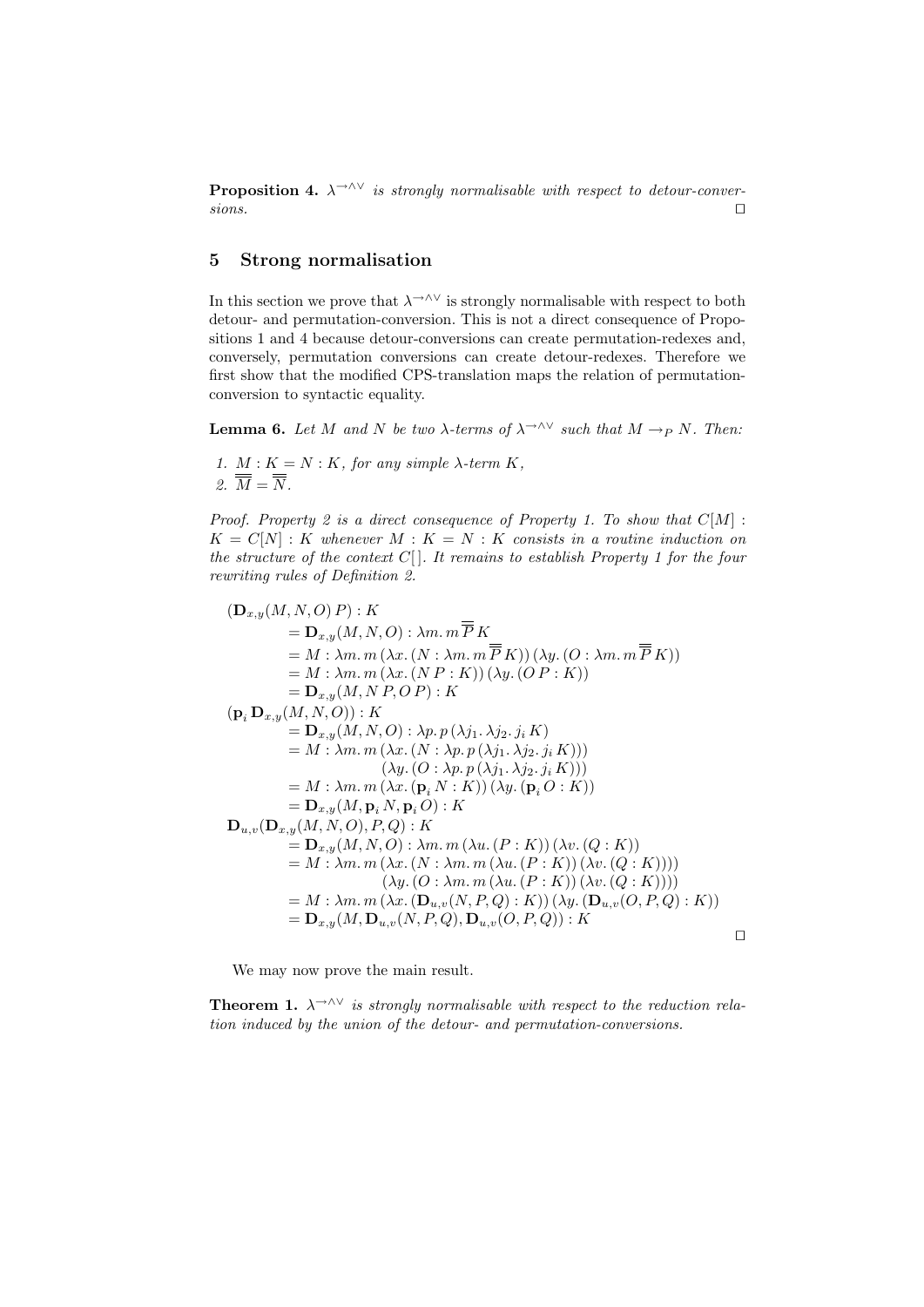Proof. Suppose it is not the case. Then there would exist an infinite sequence of detour- and permutation-conversion steps starting from a typable term (say, M) of  $\lambda \rightarrow \lambda \vee$ . If this infinite sequence contains infinitely many detour-conversion steps, there must exist, by Lemmas 5 and 6 an infinite sequence of  $\beta$ -reduction steps starting from  $\overline{M}$ . But this, by Proposition 3, would contradict the strong normalisation of the simply typed  $\lambda$ -calculus. Hence the infinite sequence may contain only a finite number of detour conversion steps. But then, it would contain an infinite sequence of consecutive permutation-conversion steps, which contradicts Proposition 1.  $\Box$ 

## References

- 1. H.P. Barendregt. The lambda calculus, its syntax and semantics. North-Holland, revised edition, 1984.
- 2. H.B. Curry and R. Feys. Combinatory Logic, Vol. I. North-Holland, 1958.
- 3. Ph. de Groote. The conservation theorem revisited. In M. Bezem and J.F. Groote, editors, Proceedings of the International Conference on Typed Lambda Calculi and Applications, pages 163–178. Lecture Notes in Computer Science, 664, Springer Verlag, 1993.
- 4. Ph. de Groote. A simple calculus of exception handling. In M. Dezani and G. Plotkin, editors, Second International Conference on Typed Lambda Calculi and Applications, TLCA'95, volume 902 of Lecture Notes in Computer Science, pages 201–215. Springer Verlag, 1995.
- 5. G. Gentzen. Recherches sur la déduction logique (Untersuchungen über das logische schliessen). Presses Universitaires de France, 1955. Traduction et commentaire par R. Feys et J. Ladrière.
- 6. J.-Y. Girard. Proof Theory and Logical Complexity. Bibliopolis, 1987.
- 7. W.A. Howard. The formulae-as-types notion of construction. In J. P. Seldin and J. R. Hindley, editors, to H. B. Curry: Essays on Combinatory Logic, Lambda Calculus and Formalism, pages 479–490. Academic Press, 1980.
- 8. A. Meyer and M. Wand. Continuation semantics in typed lambda-calculi (summary). In R. Parikh, editor, Logics of Programs, pages 219–224. Lecture Notes in Computer Science, 193, Springer Verlag, 1985.
- 9. G. Mints. Private communication, 1997.
- 10. G. D. Plotkin. Call-by-name, call-by-value and the λ-calculus. Theoretical Computer Science, 1:125–159, 1975.
- 11. D. Prawitz. Natural Deduction, A Proof-Theoretical Study. Almqvist & Wiksell, Stockholm, 1965.
- 12. D. Prawitz. Ideas and results in proof-theory. In J.E. Fenstad, editor, Proceedings of the Second Scandinavian Logic Symposium, pages 237–309. North-Holland, 1971.
- 13. A. Troelstra and D. van Dalen. Constructivism in Mathematics, volume I. North-Holland, 1988.
- 14. A. Troelstra and D. van Dalen. Constructivism in Mathematics, volume II. North-Holland, 1988.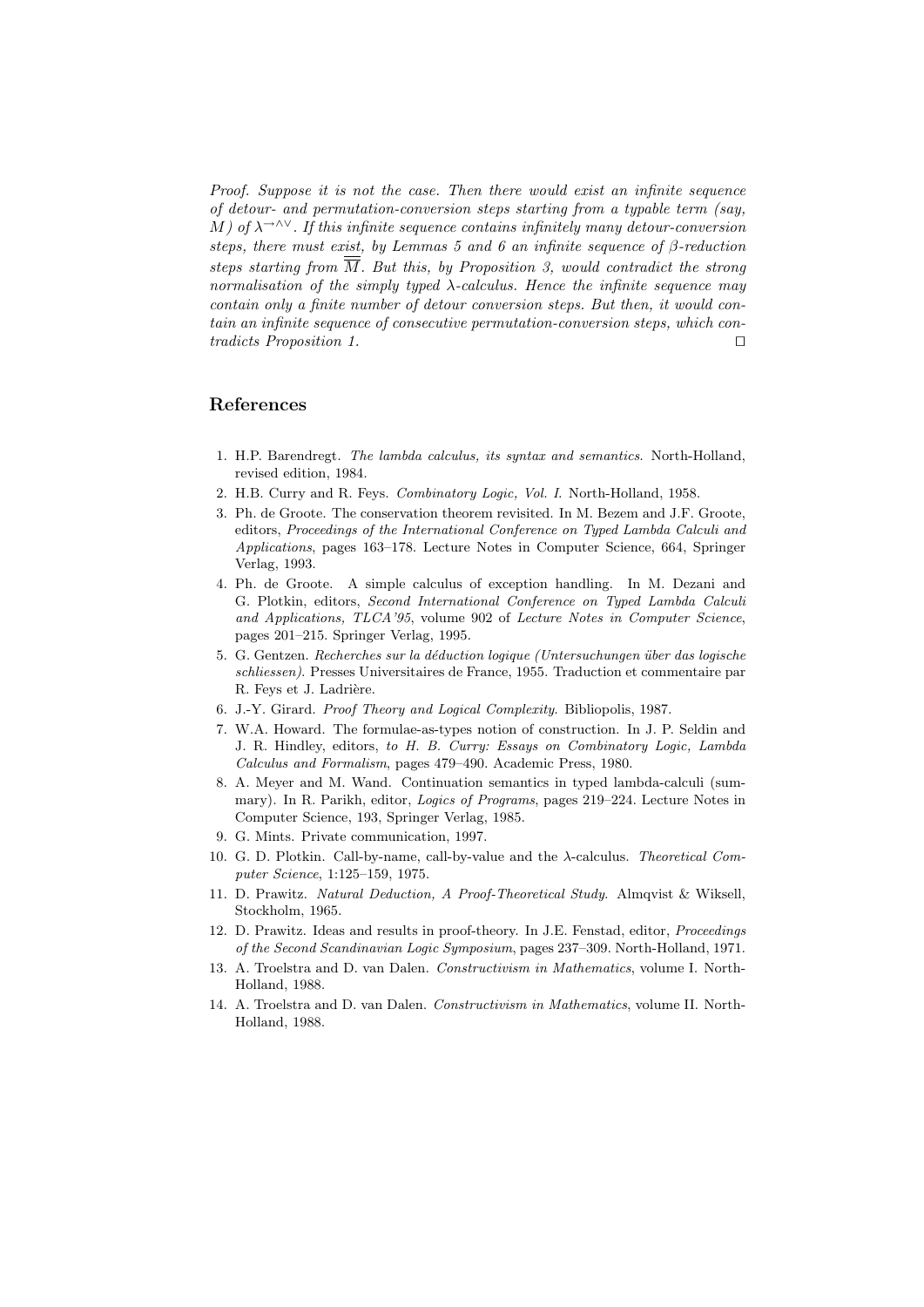## A Proof of Proposition 2

Variable  $x : \sim \sim a \quad k : \sim a$  $x k : o$  $\lambda k \cdot x \, k : \sim \sim a$ Abstraction  $k : \sim(\overline{\alpha} \to \beta)$  $[x:\overline{\alpha}]$ · · ·  $M:\beta$  $\lambda x.\,M:\overline{\alpha}\to\beta$  $k(\lambda x. M)$ : o  $\lambda k. k (\lambda x. \overline{M}) : \sim \sim (\overline{\alpha} \rightarrow \overline{\beta})$ 

Application

$$
\frac{m: \overline{\alpha} \to \overline{\beta} \quad \overline{N}: \overline{\alpha}}{m \overline{N}: \overline{\beta}} \qquad k: \sim \beta^{\circ}
$$
\n
$$
\frac{m \overline{N}: \overline{\beta}}{m \overline{N} \overline{k}: o}
$$
\n
$$
\frac{\overline{M} : \sim \sim (\overline{\alpha} \to \overline{\beta})}{\overline{M} (\lambda m. m \overline{N} \overline{k}): o}
$$
\n
$$
\lambda k. \overline{M} (\lambda m. m \overline{N} \overline{k}): \overline{\beta}
$$

Pairing

$$
\frac{p: \overline{\alpha} \to \sim \overline{\beta} \quad \overline{M}: \overline{\alpha} \quad}{p \overline{M}: \sim \overline{\beta} \quad \overline{N}: \overline{\beta} \quad N: \overline{\beta} \quad}
$$
\n
$$
\frac{p \overline{M} : \sim \overline{\beta} \quad N: \alpha}{p \overline{M} \overline{N}: \alpha}
$$
\n
$$
\frac{k: \sim \sim (\overline{\alpha} \to \sim \overline{\beta}) \quad \overline{\lambda p. p \overline{M} \overline{N}: \sim (\overline{\alpha} \to \sim \overline{\beta})}}{\lambda k \cdot k \left(\lambda p. p \overline{M} \overline{N}\right): \alpha} \quad \frac{\lambda k \cdot k \left(\lambda p. p \overline{M} \overline{N}\right): \sim \sim \sim (\overline{\alpha} \to \sim \overline{\beta})}
$$

Left projection

$$
\frac{i:\overline{\alpha} \quad k:\sim \alpha^{\circ}}{i k : o}
$$
\n
$$
\frac{i:\overline{\alpha} \quad k:\sim \alpha^{\circ}}{\lambda j.i k : \sqrt{\beta}}
$$
\n
$$
\frac{p:\sim(\overline{\alpha} \to \sim \overline{\beta}) \quad \overline{\lambda i.\lambda j.i k : \overline{\alpha} \to \sim \overline{\beta}}}{p(\lambda i.\lambda j.i k) : o}
$$
\n
$$
\frac{\overline{M}:\sim \sim \sim(\overline{\alpha} \to \sim \overline{\beta}) \quad \overline{\lambda p.\, p(\lambda i.\lambda j.i k) : \sim \sim(\overline{\alpha} \to \sim \overline{\beta})}}{\lambda k.\, \overline{M}(\lambda p.\, p(\lambda i.\lambda j.i k)) : o}
$$
\n
$$
\frac{\overline{M}(\lambda p.\, p(\lambda i.\lambda j.i k)) : \overline{\alpha}}{\lambda k.\, \overline{M}(\lambda p.\, p(\lambda i.\lambda j.i k)) : \overline{\alpha}}
$$